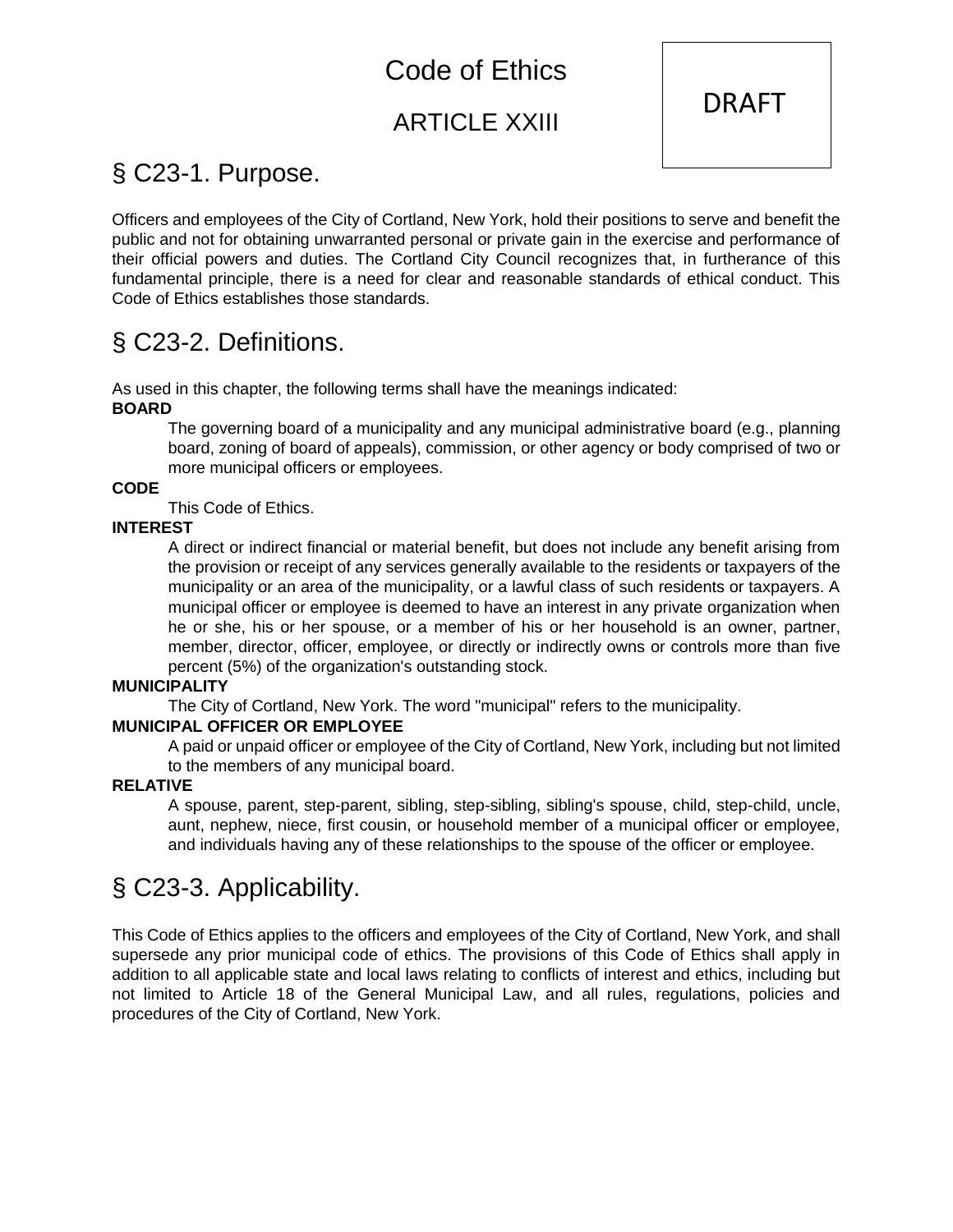## § [C23-4. Prohibition on use of municipal position for personal or](https://ecode360.com/print/AU1877?guid=8967179&children=true#8967189)  [private gain.](https://ecode360.com/print/AU1877?guid=8967179&children=true#8967189)

No municipal officer or employee shall use his or her municipal position or official powers and duties to secure a financial or material benefit for himself or herself, a relative, or any private organization in which he or she is deemed to have an interest.

# § [C23-5. Disclosure of interest in legislation and other matters.](https://ecode360.com/print/AU1877?guid=8967179&children=true#8967204)

- A. Whenever a matter requiring the exercise of discretion comes before a municipal officer or employee, either individually or as a member of a board, and disposition of the matter could result in a direct or indirect financial or material benefit to himself or herself, a relative, or any private organization in which he or she is deemed to have an interest, the municipal officer or employee shall disclose in writing the nature of the interest.
- B. The disclosure shall be made when the matter requiring disclosure first comes before the municipal officer or employee, or when the municipal officer or employee first acquires knowledge of the interest requiring disclosure, whichever is earlier.
- C. In the case of a person serving in an elective office, the disclosure shall be filed with the governing board of the municipality. In all other cases, the disclosure shall be filed with the person's supervisor or, if the person does not have a supervisor, the disclosure shall be filed with the municipal officer, employee or board having the power to appoint to the person's position. In addition, in the case of a person serving on a municipal board, a copy of the disclosure shall be filed with the board. Any disclosure made to a board shall be made publicly at a meeting of the board and must be included in the minutes of the meeting.

# § [C23-6. Recusal and abstention.](https://ecode360.com/print/AU1877?guid=8967179&children=true#8967207)

- A. No municipal officer or employee may participate in any decision or take any official action with respect to any matter requiring the exercise of discretion, including discussing the matter and voting on it, when he or she knows or has reason to know that the action could confer a direct or indirect financial or material benefit on himself or herself, a relative, or any private organization in which he or she is deemed to have an interest.
- B. In the event that this section prohibits a municipal officer or employee from exercising or performing a power or duty:
	- 1. If the power or duty is vested in a municipal officer as a member of a board, then the power or duty shall be exercised or performed by the other members of the board;
	- 2. If the power or duty is vested in a municipal officer individually, then the power or duty shall be exercised or performed by his or her deputy or, if the officer does not have a deputy, the power or duty shall be performed by another person to whom the officer may lawfully delegate the function; or
	- 3. If the power or duty is vested in a municipal employee, he or she must refer the matter to his or her immediate supervisor, and the immediate supervisor shall designate another person to exercise or perform the power or duty.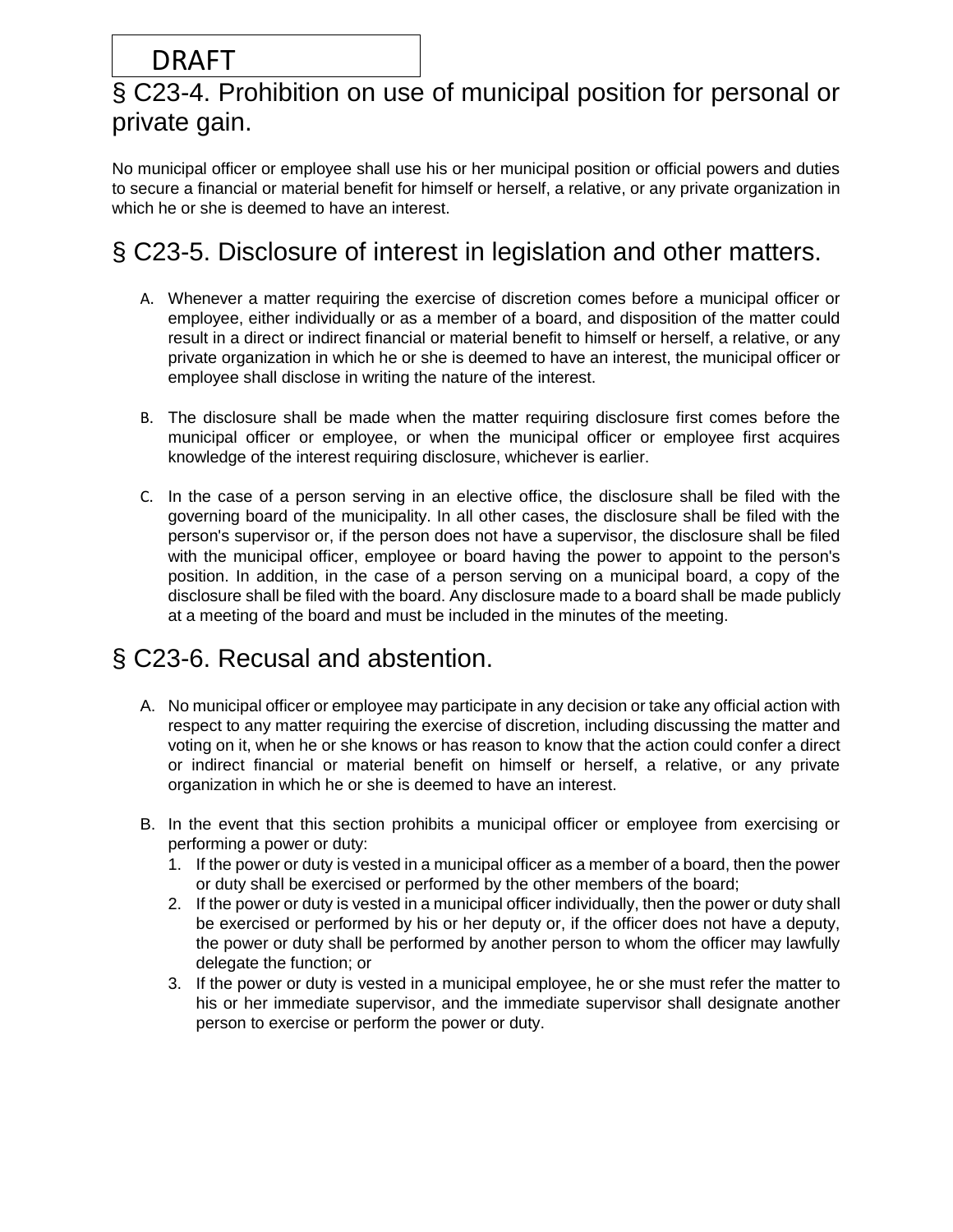### § [C23-7. Prohibition inapplicable; disclosure, recusal and](https://ecode360.com/print/AU1877?guid=8967179&children=true#8967208)  [abstention not required.](https://ecode360.com/print/AU1877?guid=8967179&children=true#8967208)

- A. This code's prohibition on use of a municipal position (§ [23-4\)](https://ecode360.com/print/8967189#8967189), disclosure requirements (§ [23-](https://ecode360.com/print/8967204#8967204) [5\)](https://ecode360.com/print/8967204#8967204), and requirements relating to recusal and abstention (§ [23-6\)](https://ecode360.com/print/8967207#8967207) shall not apply with respect to the following matters:
	- 1. Adoption of the municipality's annual budget;
	- 2. Any matter requiring the exercise of discretion that directly affects any of the following groups of people or a lawful class of such groups:
		- a. All municipal officers or employees;
		- b. All residents or taxpayers of the municipality or an area of the municipality; or
		- c. The general public; or
	- 3. Any matter that does not require the exercise of discretion.
- B. Recusal and abstention shall not be required with respect to any matter:
	- 1. Which comes before a board when a majority of the board's total membership would otherwise be prohibited from acting by § [23-6](https://ecode360.com/print/8967207#8967207) of this code;
	- 2. Which comes before a municipal officer when the officer would be prohibited from acting by § [23-6](https://ecode360.com/print/8967207#8967207) of this code and the matter cannot be lawfully delegated to another person.

# § [C23-8. Investments in conflict with official duties.](https://ecode360.com/print/AU1877?guid=8967179&children=true#8967221)

- A. No municipal officer or employee may acquire the following investments:
	- 1. Investments that can be reasonably expected to require more than sporadic recusal and abstention under § [23-6](https://ecode360.com/print/8967207#8967207) of this code; or
	- 2. Investments that would otherwise impair the person's independence of judgment in the exercise or performance of his or her official powers and duties.
- B. This section does not prohibit a municipal officer or employee from acquiring any other investments or the following assets:
	- 1. Real property located within the municipality and used as his or her personal residence;
	- 2. Less than 5% of the stock of a publicly traded corporation; or
	- 3. Bonds or notes issued by the municipality and acquired more than one year after the date on which the bonds or notes were originally issued.

# § [C23-9. Private employment in conflict with official duties.](https://ecode360.com/print/AU1877?guid=8967179&children=true#8967222)

No municipal officer or employee, during his or her tenure as a municipal officer or employee, may engage in any private employment, including the rendition of any business, commercial, professional or other types of services, when the employment:

- A. Can be reasonably expected to require more than sporadic recusal and abstention pursuant to § [23-6](https://ecode360.com/print/8967207#8967207) of this code;
- B. Can be reasonably expected to require disclosure or use of confidential information gained by reason of serving as a municipal officer or employee;
- C. Violates § 805-a(1)(c) or (d) of the General Municipal Law; or
- D. Requires representation of a person or organization other than the municipality in connection with litigation, negotiations or any other matter to which the municipality is a party.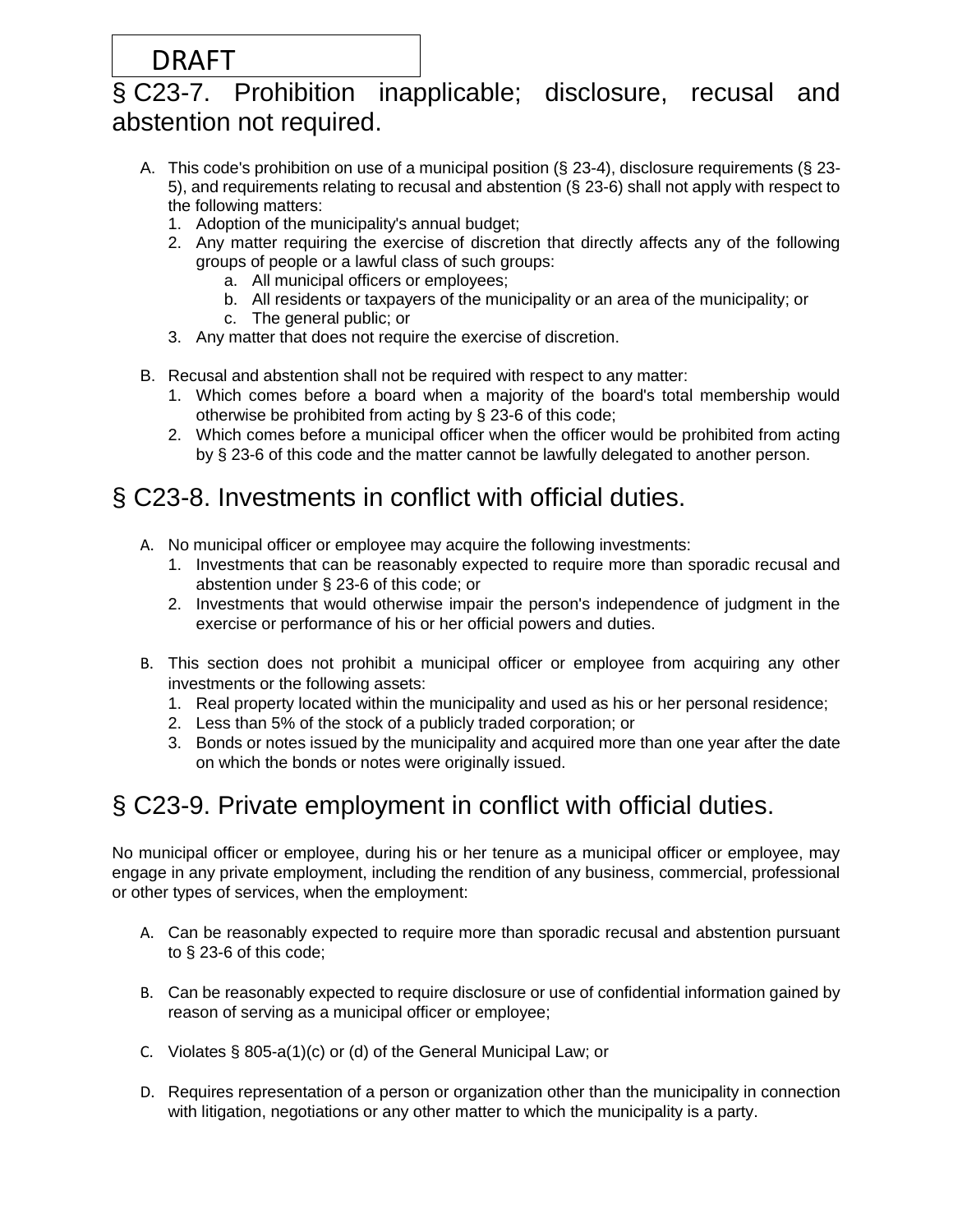## § [C23-10. Future employment.](https://ecode360.com/print/AU1877?guid=8967179&children=true#8967224)

- A. No municipal officer or employee may ask for, pursue or accept a private post-government employment opportunity with any person or organization that has a matter requiring the exercise of discretion pending before the municipal officer or employee, either individually or as a member of a board, while the matter is pending or within the 30 days following final disposition of the matter.
- B. No municipal officer or employee, for the two-year period after serving as a municipal officer or employee, may represent or render services to a private person or organization in connection with any matter involving the exercise of discretion before the municipal office, board, department or comparable organizational unit for which he or she serves.
- C. No municipal officer or employee, at any time after serving as a municipal officer or employee, may represent or render services to a private person or organization in connection with any particular transaction in which he or she personally and substantially participated while serving as a municipal officer or employee.

# § [C23-11. Personal representations and claims permitted.](https://ecode360.com/print/AU1877?guid=8967179&children=true#8967225)

This code shall not be construed as prohibiting a municipal officer or employee from:

- A. Representing himself or herself, or his or her spouse or minor children, before the municipality; or
- B. Asserting a claim against the municipality on his or her own behalf, or on behalf of his or her spouse or minor children.

## § [C23-12. Use of municipal resources.](https://ecode360.com/print/AU1877?guid=8967179&children=true#8967228)

- A. Municipal resources shall be used for lawful municipal purposes. Municipal resources include but are not limited to municipal personnel and the municipality's money, vehicles, equipment, materials, supplies or other property.
- B. No municipal officer or employee may use or permit the use of municipal resources for personal or private purposes, but this provision shall not be construed as prohibiting:
	- 1. Any use of municipal resources authorized by law or municipal policy;
	- 2. The use of municipal resources for personal or private purposes when provided to a municipal officer or employee as part of his or her compensation; or
	- 3. The occasional and incidental use during the business day of municipal telephones and computers for necessary personal matters such as family care and changes in work schedule.
- C. No municipal officer or employee shall cause the municipality to spend more than is reasonably necessary for transportation, meals or lodging in connection with official travel.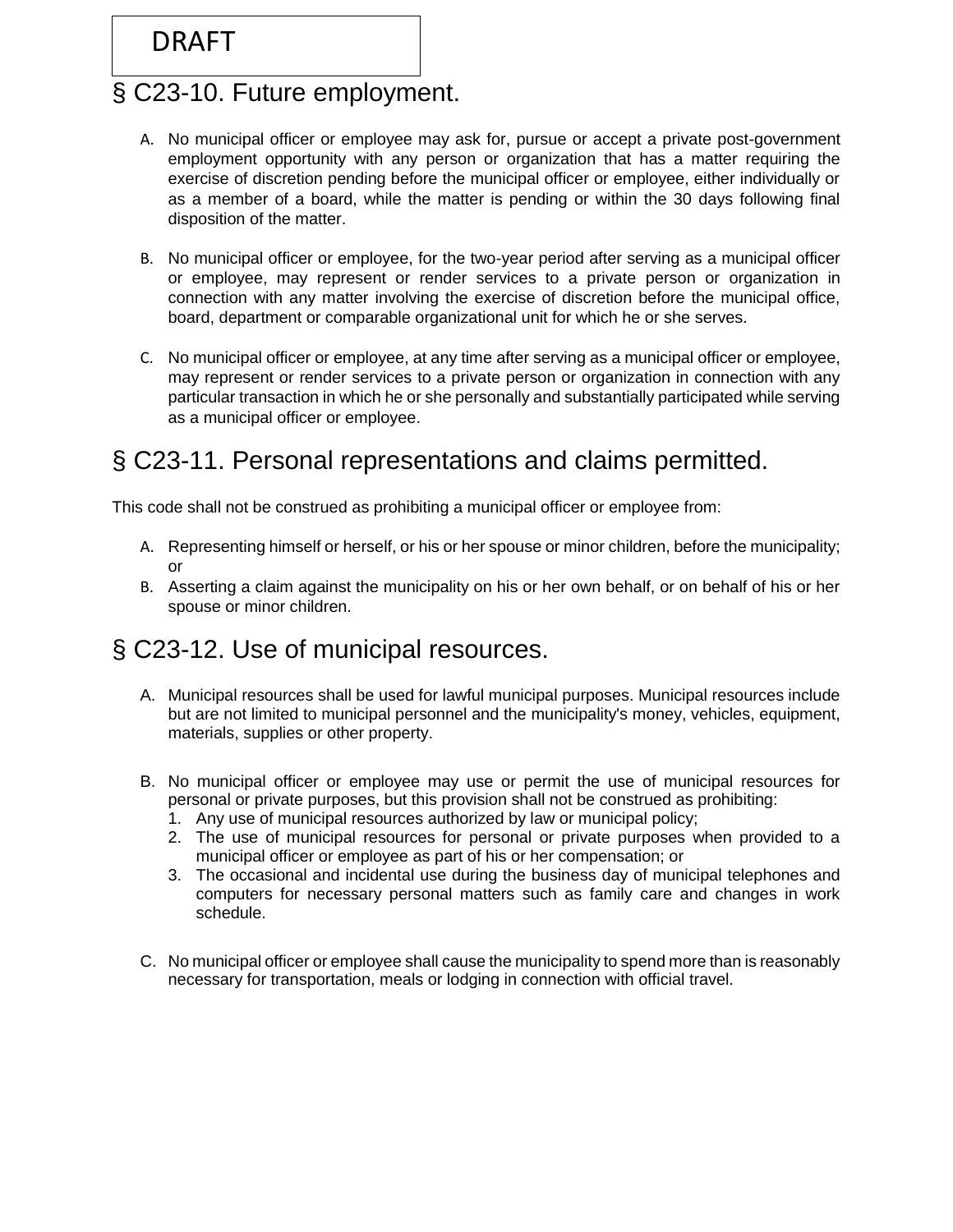### § [C23-13. Interest in contracts.](https://ecode360.com/print/AU1877?guid=8967179&children=true#8967229)

- A. No municipal officer or employee may have an interest in a contract that is prohibited by § 801 of the General Municipal Law.
- B. Every municipal officer and employee shall disclose interest in contracts with the municipality at the time and in the manner required by § 803 of the General Municipal Law.

# § [C23-14. Political solicitations.](https://ecode360.com/print/AU1877?guid=8967179&children=true#8967241)

- A. No municipal officer or employee shall directly or indirectly compel or induce a subordinate municipal officer or employee to make, or promise to make, any political contribution, whether by gift of money, service or other thing of value.
- B. No municipal officer or employee may act or decline to act in relation to appointing, hiring or promoting, discharging, disciplining, or in any manner changing the official rank, status or compensation of any municipal officer or employee, or an applicant for a position as a municipal officer or employee, on the basis of the giving or withholding or neglecting to make any contribution of money or service or any other valuable thing for any political purpose.

# § [C23-15. Confidential Information.](https://ecode360.com/print/AU1877?guid=8967179&children=true#8967246)

No municipal officer or employee who acquires confidential information in the course of exercising or performing his or her official powers or duties may disclose or use such information unless the disclosure or use is required by law or in the course of exercising or performing his or her official powers and duties.

# § [C23-16. Gifts.](https://ecode360.com/print/AU1877?guid=8967179&children=true#8967247)

- A. No municipal officer or employee shall solicit, accept or receive a gift in violation of § 805 a(1)(a) of the General Municipal Law, as interpreted in this section.
- B. No municipal officer or employee may directly or indirectly solicit any gift.
- C. No municipal officer or employee may accept or receive any gift, or multiple gifts from the same donor, having an annual aggregate value of \$75 or more when:
	- 1. The gift reasonably appears to be intended to influence the officer or employee in the exercise or performance of his or her official powers or duties;
	- 2. The gift could reasonably be expected to influence the officer or employee in the exercise or performance of his or her official powers or duties; or
	- 3. The gift is intended as a reward for any official action on the part of the officer or employee.
- D. For purposes of this section, a "gift" includes anything of value, whether in the form of money, service, loan, travel, entertainment, hospitality, thing or promise, or in any other form. The value of a gift is the gift's fair market value, determined by the retail cost of the item or a comparable item. The fair market value of a ticket entitling the holder to food, refreshments, entertainment, or any other benefit is the face value of the ticket, or the actual cost to the donor, whichever is greater. Determination of whether multiple gifts from a single donor exceed Seventy-Five and 00/100 Dollars (\$75.00) must be made by adding together the value of all gifts received from the donor by an officer or employee during the twelve-month period preceding the receipt of the most-recent gift.
- E. Intention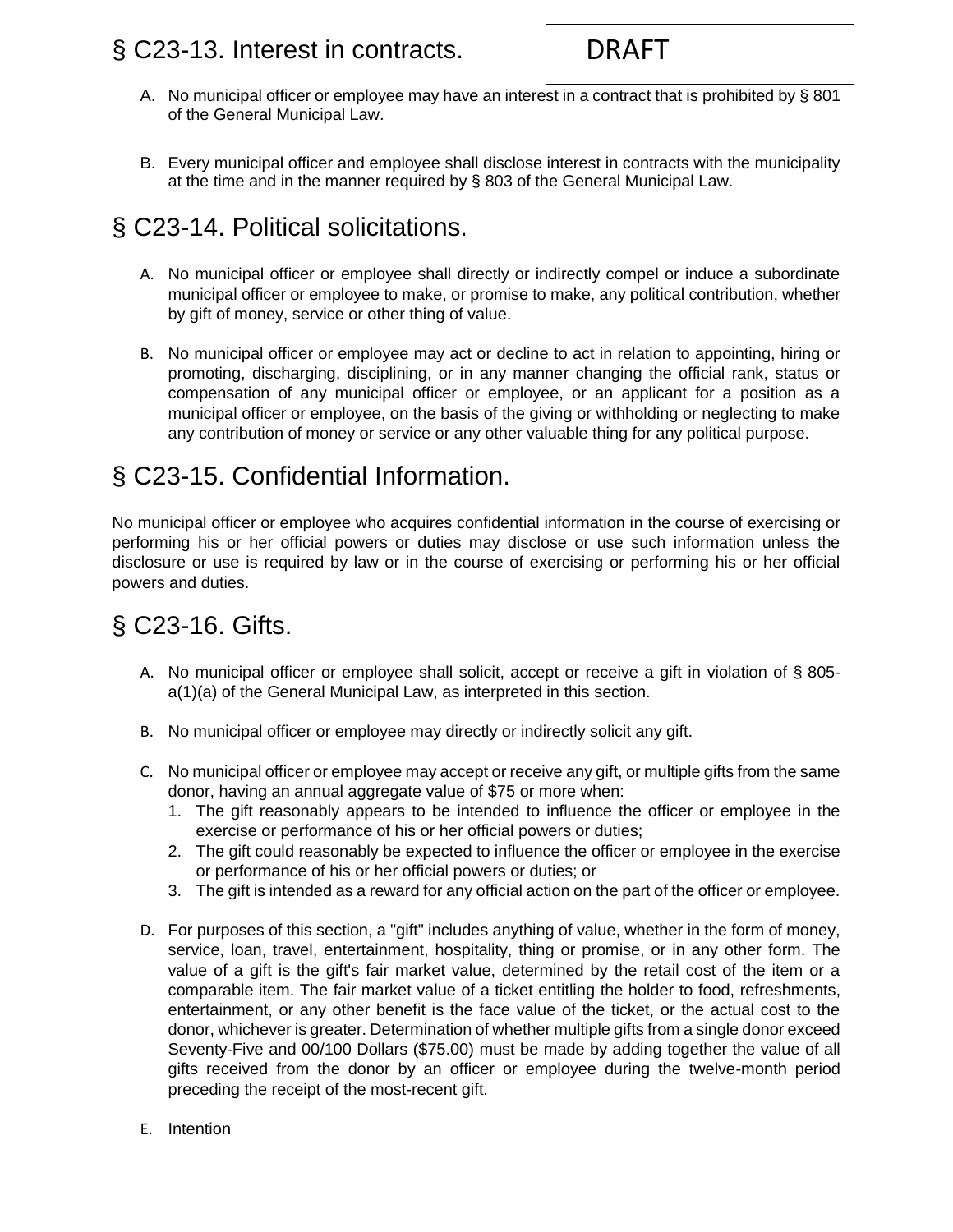- 1. A gift to a municipal officer or employee is presumed to be intended to influence the exercise or performance of his or her official powers or duties when the gift is from a private person or organization that seeks municipal action involving the exercise of discretion by or with the participation of the officer or employee.
- 2. A gift to a municipal officer or employee is presumed to be intended as a reward for official action when the gift is from a private person or organization that has obtained municipal action involving the exercise of discretion by or with the participation of the officer or employee during the preceding 12 months.
- F. This section does not prohibit any other gift, including:
	- 1. Gifts made to the municipality;
	- 2. Gifts from a person with a family or personal relationship with the officer or employee when the circumstances make it clear that the personal relationship, rather than the recipient's status as a municipal officer or employee, is the primary motivating factor for the gift;
	- 3. Gifts given on special occasions, such as marriage, illness, or retirement, which are modest, reasonable and customary;
	- 4. Unsolicited advertising or promotional material of little intrinsic value, such as pens, pencils, notepads, and calendars;
	- 5. Awards and plaques having a value of Seventy-Five and 00/100 Dollars (\$75.00) or less which are publicly presented in recognition of service as a municipal officer or employee or other service to the community; or
	- 6. Meals and refreshments provided when a municipal officer or employee is a speaker or participant at a job-related professional or educational conference or program and the meals and refreshments are made available to all participants.
- G. This prohibition shall not apply to political contributions made to an individual who is seeking municipal office.

# § [C23-17. Board of Ethics.](https://ecode360.com/print/OS0092?guid=7719721&children=true#31029644)

- A. There is hereby established a Board of Ethics for the municipality. The Board of Ethics shall consist of five (5) members, a majority of whom shall not be officers or employees of the municipality, but at least one of whom must be a municipal officer or employee. The members of such Board of Ethics shall be appointed by the Mayor, serve at the pleasure of the Mayor, and receive no salary or compensation for their services as members of the Board of Ethics.
- B. The Board of Ethics shall render advisory opinions to the officers and employees of the City of Cortland with respect to Article 18 of the General Municipal Law and this code. Such advisory opinions must be rendered pursuant to the written request of any such officer or employee under such rules and regulations as the Board of Ethics may prescribe. The Board of Ethics shall have the advice of legal counsel employed by the Board, or if none, the municipality's legal counsel. In addition, the Board of Ethics may make recommendations with respect to the drafting and adoption of a Code of Ethics, or amendments thereto, upon the request of the Common Council of the City of Cortland.